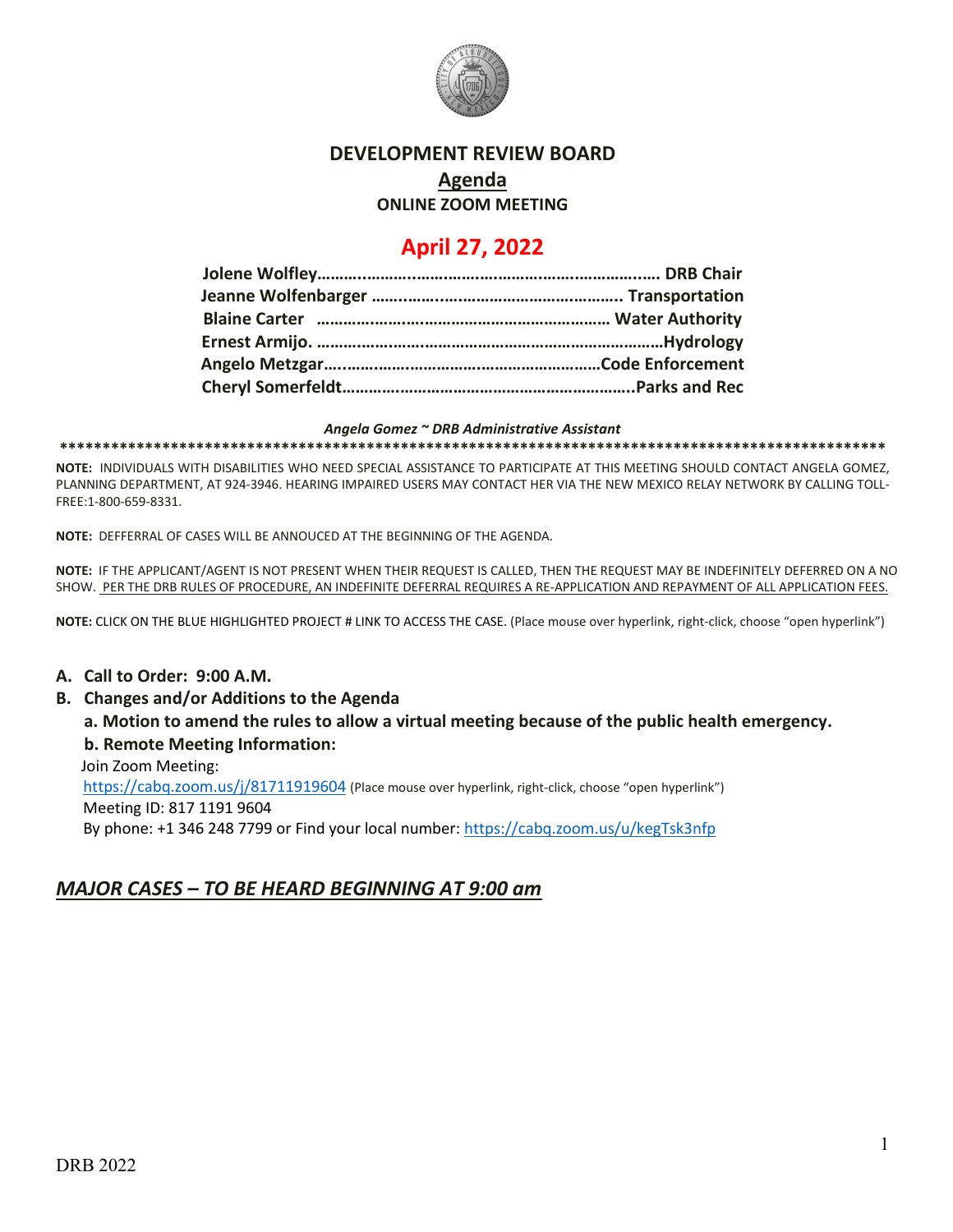| 1. | PR-2021-005597<br>SD-2022-00026 - PRELIMINARY PLAT                                                                                                              | MODULUS ARCHITECTS agent for RED SHAMROCK 12 LLC<br>requests the aforementioned action(s) for all or a portion<br>of: LOT X2A, UNIVERSITY OF ALBUQUERQUE URBAN<br>CENTER zoned NR-C, located at 3901 COORS BLVD NW<br>between COORS BLVD and ST. JOSEPHS containing<br>approximately 26.5 acre(s). (G-11) [Deferred from 3/16/22]<br>PROPERTY OWNERS: RED SHAMROCK 12 LLC<br>REQUEST: SUBDIVIDE 1 EXISTING LOT INTO 10 SMALLER LOTS,<br>DEDICATE RIGHT OF WAY, GRANT EASEMENTS |
|----|-----------------------------------------------------------------------------------------------------------------------------------------------------------------|--------------------------------------------------------------------------------------------------------------------------------------------------------------------------------------------------------------------------------------------------------------------------------------------------------------------------------------------------------------------------------------------------------------------------------------------------------------------------------|
| 2. | PR-2019-003021<br>SI-2022-00308 - SITE PLAN AMENDMENT<br>VA-2022-00072- SIDEWALK WAIVER                                                                         | STUDIO SOUTHWEST ARCHITECTS, INC. agent for UPTOWN<br><b>TOWER LLC</b> requests the aforementioned action(s) for all or<br>a portion of: 5-A-1, BLOCK C, LOUISIANA SUBDIVISION<br>zoned MX-H, located at 2440 LOUISIANA BLVD NE<br>between MENAUL BLVD NE and INDIAN SCHOOL RD NE<br>containing approximately 1.2137 acre(s). (H-19) [Deferred from<br>3/2/22, 3/30/22, 4/6/22]                                                                                                |
|    |                                                                                                                                                                 | PROPERTY OWNERS: UPTOWN TOWER LLC & ALLEN FAMILY INVEST<br>MENTS LLC & ALLEN FAMILY INVESTMENTS 2<br>REQUEST: MAJOR AMENDMENT FOR SITE DEVELOPMENT PLAN FOR<br>ONE STORY 5,881 SQ FT OFFICE BUILDING, WAIVER FOR REQUIRED<br>SIDEWALK WIDTH ON LOUISIANA BLVD FROM 10 FEET TO AVG OF<br>APPROX. 9 FEET.                                                                                                                                                                        |
| 3. | PR-2022-0006630<br>SD-2022-00024 - VACATION OF PUBLIC<br><b>EASEMENT</b><br>SD-2022-00025 - PRELIMINARY/FINAL<br><b>PLAT</b><br>VA-2022-00065 - SIDEWALK WAIVER | ALDRICH LAND SURVEYING agent for CARMEN SANDOVAL<br>requests the aforementioned action(s) for all or a portion<br>of: LOT 17, OXBOW VILLAGE zoned R-1D, located at 3809<br>OXBOW VILLAGE LN NW containing approximately 0.2240<br>$\text{acre(s)}.$ (G-11) [Deferred from 3/2/22, 3/16/22, 3/30/22, 4/13/22]<br>PROPERTY OWNERS: SANDOVAL CARMEN<br>REQUEST: VACATE PORTION OF REMAINING ABCWUA PUBLIC<br>SANITARY SEWER AND WATERLINE EASEMENT                                |

*\*\* AGENT REQUESTS DEFERRAL TO JUNE 8TH, 2022.*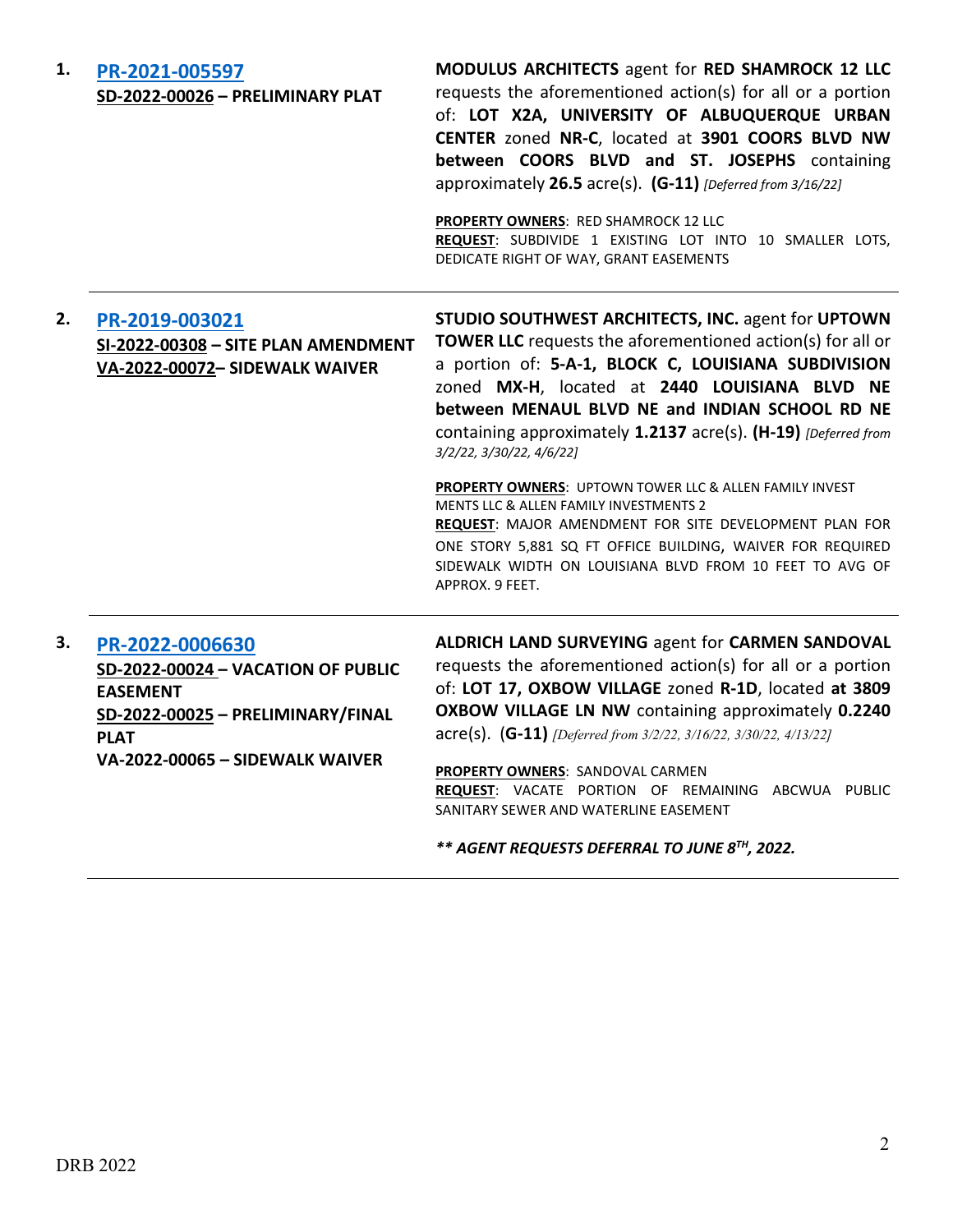| 4. |                                                       |                                                                                                                                                                                                                                                                                                                                                                                                                                                                                                           |
|----|-------------------------------------------------------|-----------------------------------------------------------------------------------------------------------------------------------------------------------------------------------------------------------------------------------------------------------------------------------------------------------------------------------------------------------------------------------------------------------------------------------------------------------------------------------------------------------|
|    | PR-2021-006336<br>SI-2021-02091 - SITE PLAN           | TIERRA WEST, LLC - VINCE CARRICA agent for DENNIS<br><b>ROMERO</b> requests the aforementioned action(s) for all or a<br>portion of: LOT 1, BLOCK 3 TOWN OF ATRISCO GRANT<br>zoned NR-BP, located on 10320 CENTRAL AVE SW between<br><b>CENTRAL AVE</b><br>and SUNSET GARDENS<br>containing<br>approximately 4.0 acre(s). (L-08) [Deferred from 1/5/22, 1/19/22,<br>1/26/22, 3/2/22, 3/9/22, 3/30/2, 4/13/2]<br><b>PROPERTY OWNERS: DENNIS ROMERO</b><br>REQUEST: DRB SITE PLAN FOR SELF STORAGE FACILITY |
| 5. | PR-2021-005628 IDO 2020                               | <b>BOHANNAN HUSTON INC.</b> agent for MDS INVESTMENTS,                                                                                                                                                                                                                                                                                                                                                                                                                                                    |
|    | SD-2021-00214 - PRELIMINARY PLAT                      | LLC requests the aforementioned action(s) for all or a<br>portion of: TRACT A-1-A-1-A, MESA DEL SOL INNOVATION<br>PARK zoned PC, located on UNIVERSITY BLVD SE between<br><b>RD</b><br><b>STRYKER</b><br>and<br><b>UNIVERSITY</b><br><b>BLVD</b><br>containing<br>approximately 1598.6338 acre(s). (R-14, S-14-17, T-15-<br>17) [Deferred from 11/17/21, 12/8/21, 12/15/21, 1/5/22, 1/12/22, 2/2/22,<br>2/9/22, 3/2/22, 3/9/2, 3/16/22, 3/30/22, 4/13/22, 4/20/22]                                        |
|    |                                                       | PROPERTY OWNERS: MDS INVESTMENTS, LLC<br>REQUEST: PRELIMINARY PLAT AND BULK LAND PLAT FOR FUTURE<br>TRACT N AND THE RE-PLAT OF TRACT A-1-A1-A TO DEDICATE RIGHT OF<br>WAY FOR MESA DEL SOL TOWN CENTER.                                                                                                                                                                                                                                                                                                   |
| 6. | PR-2018-001346<br>SI-2022-00184 - SITE PLAN AMENDMENT | SUSTAINABILITY ENGINEERING GROUP, LLC requests the<br>aforementioned action(s) for all or a portion of: 1-A, BLOCK<br>29, UNIT B, NORTH ALBUQUERQUE ACRES zoned NR-BP,<br>located on SOUTHEAST CORNER of ALAMEDA BLVD and<br>SAN PEDRO containing approximately 1.001 acre(s). (C-18)<br>[Deferred from 2/16/22, 3/30/22, 4/6/22, 4/20/22]                                                                                                                                                                |
|    |                                                       | PROPERTY OWNERS: GREEN JEANS WEST LLC<br>REQUEST: SITE PLAN APPLICATION FOR NEW 2-LANE DRIVE THRU<br><b>RESTAURANT</b>                                                                                                                                                                                                                                                                                                                                                                                    |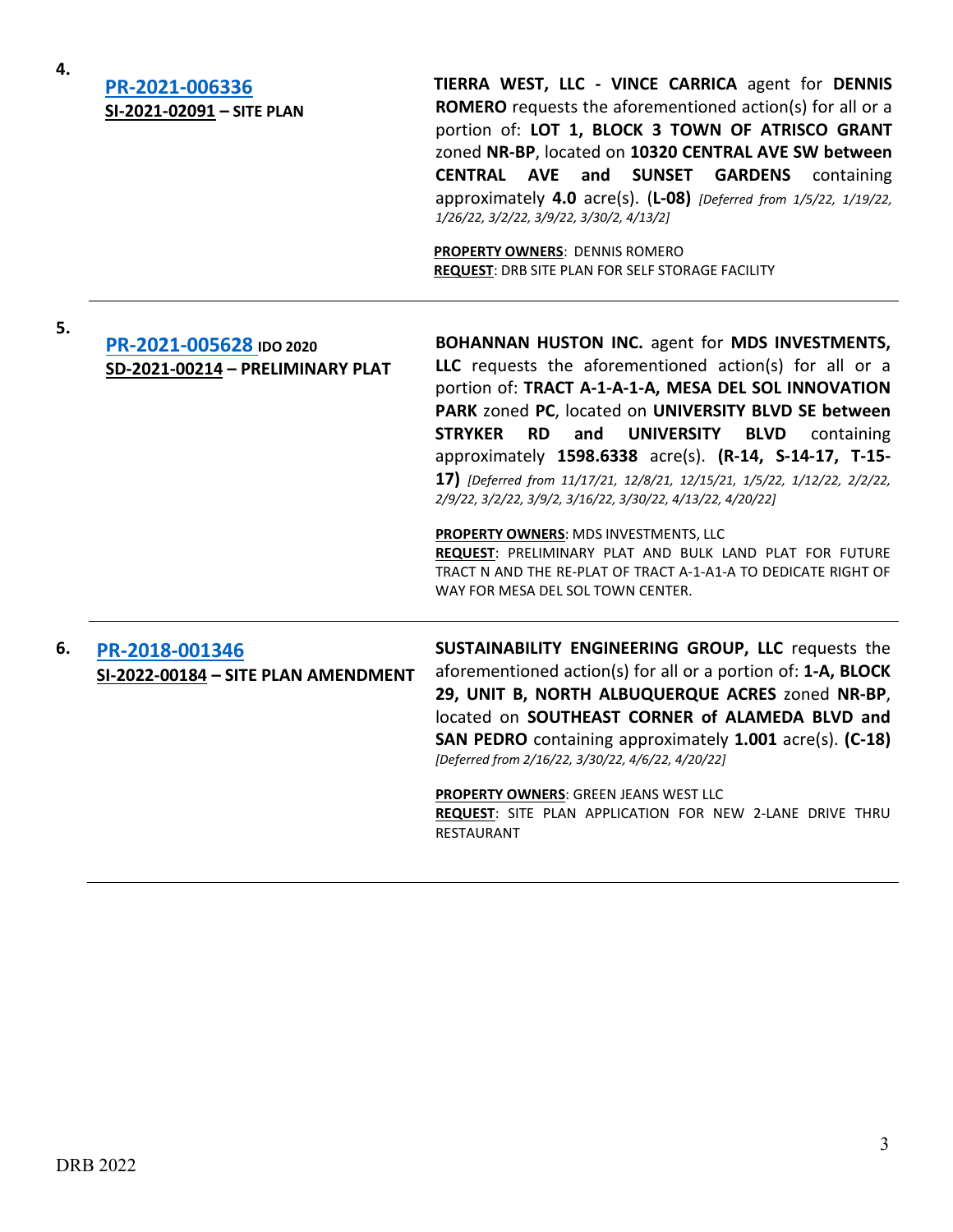|     | SD-2021-00242 - PRELIMINARY PLAT<br>VA-2021-00447- SIDEWALK WAIVER<br>SD-2021-01966 - EPC FINAL SITE PLAN<br><b>SIGN OFF</b> | DARRYL CHITWOOD - ECO GREEN BUILDING requests the<br>aforementioned action(s) for all or a portion of: TRACT B,<br>LANDS OF ELLA G. ROSSITER zoned PD, located on 704<br>GRIEGOS RD NW between 7TH ST NW and 9th ST NW<br>containing approximately 0.75 acre(s). (F-14) [Deferred from<br>12/15/12, 1/5/22, 1/26/22, 2/16/22, 3/2/22, 3/16/22, 3/30/22, 4/13/22]                                                     |
|-----|------------------------------------------------------------------------------------------------------------------------------|----------------------------------------------------------------------------------------------------------------------------------------------------------------------------------------------------------------------------------------------------------------------------------------------------------------------------------------------------------------------------------------------------------------------|
|     |                                                                                                                              | PROPERTY OWNERS: DARRYL CHITWOOD<br>REQUEST: PRELIMINARY PLAT, SIDEWALK WAIVER                                                                                                                                                                                                                                                                                                                                       |
| 8.  | PR-2021-005984<br>SD-2022-00014 - VACATION OF<br><b>RIGHT OF WAY</b>                                                         | JAG PLANNING & ZONING, LLC/JUANITA GARCIA agent for<br>VICTOR WUAMETT/HERREN-OPHIR requests the aforeme-<br>ntioned action(s) for all or a portion of: LOT B-1, LOT A-1 &<br>LOT 11 BLOCK 9, RIDGE PARK ADDITION zoned MX-L,<br>located at 2109-2111 SAN MATEO BLVD NE between<br>INDIAN SCHOOL NE and HAINES NE containing approx-<br>imately 0.4017 acre(s). (J-17) [Deferred from 3/9/22, 3/30/22,<br>$4/13/22$ ] |
|     |                                                                                                                              | PROPERTY OWNERS: HERRIN-OPHIR LLC<br><b>REQUEST: VACATE A PORTION OF SAN MATEO BOULEVARD</b>                                                                                                                                                                                                                                                                                                                         |
|     | MINOR CASES - TO BE HEARD BEGINNING AT 1:30 pm                                                                               |                                                                                                                                                                                                                                                                                                                                                                                                                      |
| 9.  | PR-2021-005984<br>SI-2022-00269 - PRELIMINARY/FINAL<br><b>PLAT</b>                                                           | JAG PLANNING & ZONING, LLC/JUANITA GARCIA agent for<br>VICTOR WUAMETT/HERREN-OPHIR requests the aforeme-<br>ntioned action(s) for all or a portion of: LOT B-1, LOT A-1 &<br>LOT 11 BLOCK 9, RIDGE PARK ADDITION zoned MX-L,<br>located at 2109-2111 SAN MATEO BLVD NE between<br><b>INDIAN SCHOOL NE and HAINES NE containing approx-</b><br>imately 0.4017 acre(s). (J-17) [Deferred from 2/16/22, 4/20/22]        |
|     |                                                                                                                              | <b>PROPERTY OWNERS: HERRIN-OPHIR LLC</b><br>REQUEST: MINOR PRELIMINARY/FINAL PLAT TO VACATE A PORTION OF<br>SAN MATEO BOULEVARD AND GRANT ANY EASEMENTS AS SHOWN                                                                                                                                                                                                                                                     |
| 10. | PR-2021-005864<br>SD-2022-00065 - FINAL PLAT                                                                                 | CSI - CARTESIAN SURVEYS, INC. agent for RED SKY<br>HOLDINGS requests the aforementioned action(s) for all or<br>a portion of: LOT 12, AVALON SUBDIVISION zoned NR-BP,<br>located at EAST SIDE OF 98TH ST between BLUEWATER RD<br>NW and VOLCANO RD NW containing approximately                                                                                                                                       |

**PROPERTY OWNERS**: MAJEC, LLC **REQUEST**: SUBDIVIDE ONE EXISTING LOT INTO 6 NEW TRACTS

**11.0954** acre(s). **(K-09)**

**JAG PLANNING & ZONING/JUANITA GARCIA** agent for

**7.**

**[PR-2018-001398](http://data.cabq.gov/government/planning/DRB/PR-2018-001398/DRB%20Submittals/)**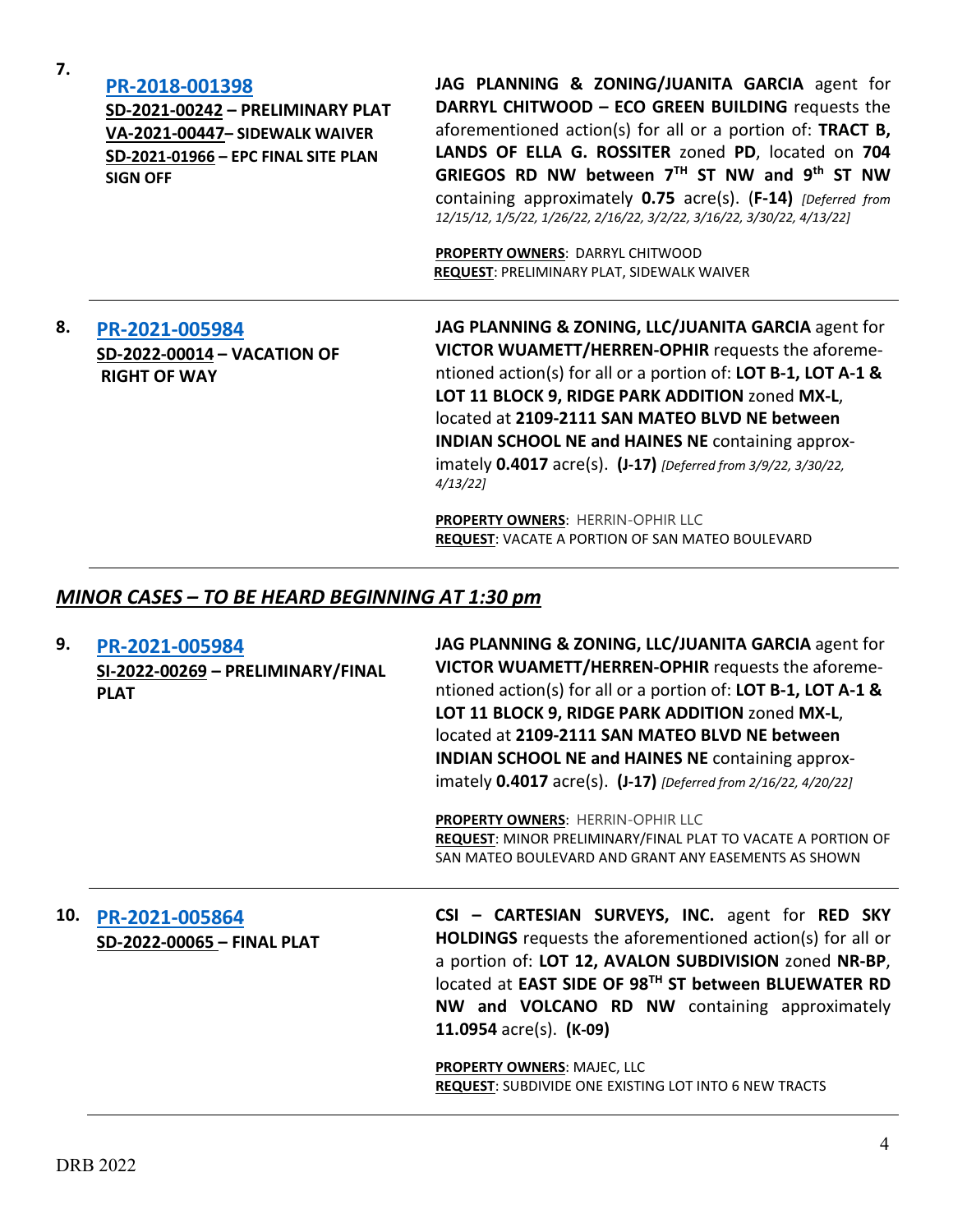| 11. | PR-2021-005687<br>SI-2022-00316 - EPC SITE PLAN FINAL<br><b>SIGN-OFF</b>                        | <b>CONSENSUS PLANNING INC. agent for ALAMO CENTER LLC</b><br>requests the aforementioned action(s) for all or a portion<br>of: TRACT C, ALAMEDA WEST zoned MX-M, located at<br>10127 COORS BLVD NW between 7 BAR LOOP NW and<br>OLD AIRPORT RD NW containing approximately 0.8642<br>acre(s). (B-14) [Deferred from 2/16/22, 3/30/22]<br>PROPERTY OWNERS: ALAMO CENTER LLC<br>REQUEST: SITE PLAN SIGN-OFF FOR PREVIOUSLY APPROVED STIE PLAN<br>AMENDMENT TO ALLOW FOR COMMERCIAL DEVELOPMENT ON A<br>PARCEL PREVIOUSLY USED AS A DRAINAGE POND THAT HAS BEEN<br>PARTIALLY RECLAIMED. |
|-----|-------------------------------------------------------------------------------------------------|--------------------------------------------------------------------------------------------------------------------------------------------------------------------------------------------------------------------------------------------------------------------------------------------------------------------------------------------------------------------------------------------------------------------------------------------------------------------------------------------------------------------------------------------------------------------------------------|
|     | 12. PR-2021-006297<br>(AKA: PR-2021-006287)<br>SD-2022-00039 - PRELIMINARY/FINAL<br><b>PLAT</b> | <b>COMMUNITY SCIENCES CORPORATION agent for RACHEL</b><br>MATTHEW DEVELOPMENT CORPORATION & THE SANTA<br><b>BARBARA HOMEOWNERS ASSOCIATION/ELISA CARDENAS</b><br>requests the aforementioned action(s) for all or a portion<br>of: LOT 2 BLOCK 16, SANTA BARBARA SUBDIVISION zoned<br>R-T, located at 7300 SANTA BARBARA RD near RANCHO DE<br>PALOMAS RD NE containing approximately 0.4784 acre(s).<br>(D-16) [Deferred from 3/9/22, 4/6/22, 4/20/22]<br><b>PROPERTY OWNERS:</b> SANTA BARBARA HOMEOWNERS ASSOCIATION<br>REQUEST: SUBDIVIDE ONE LOT INTO FOUR LOTS                  |
|     | 13. PR-2022-006885<br>SD-2022-00067 - PRELIMINARY/FINAL<br><b>PLAT</b>                          | ALDRICH LAND SURVEYING   TIM ALDRICH agent for<br>UNITED ENTERPRISES, INC., ALLEN LEWIS requests the<br>aforementioned action(s) for all or a portion of: LOTS 9 &<br>10, BLOCK 3, BUENA VISTA HEIGHTS zoned MX-M, located<br>at 2132 SILVER AVE SE and 201 YALE BLVD SE between SW<br><b>CORNER SILVER AND YALE SE</b> containing approximately<br>$0.3849$ acre(s). (K-15)<br>PROPERTY OWNERS: UNITED ENTERPRISES INC<br><b>REQUEST: LOT LINE ELIMINATION</b>                                                                                                                      |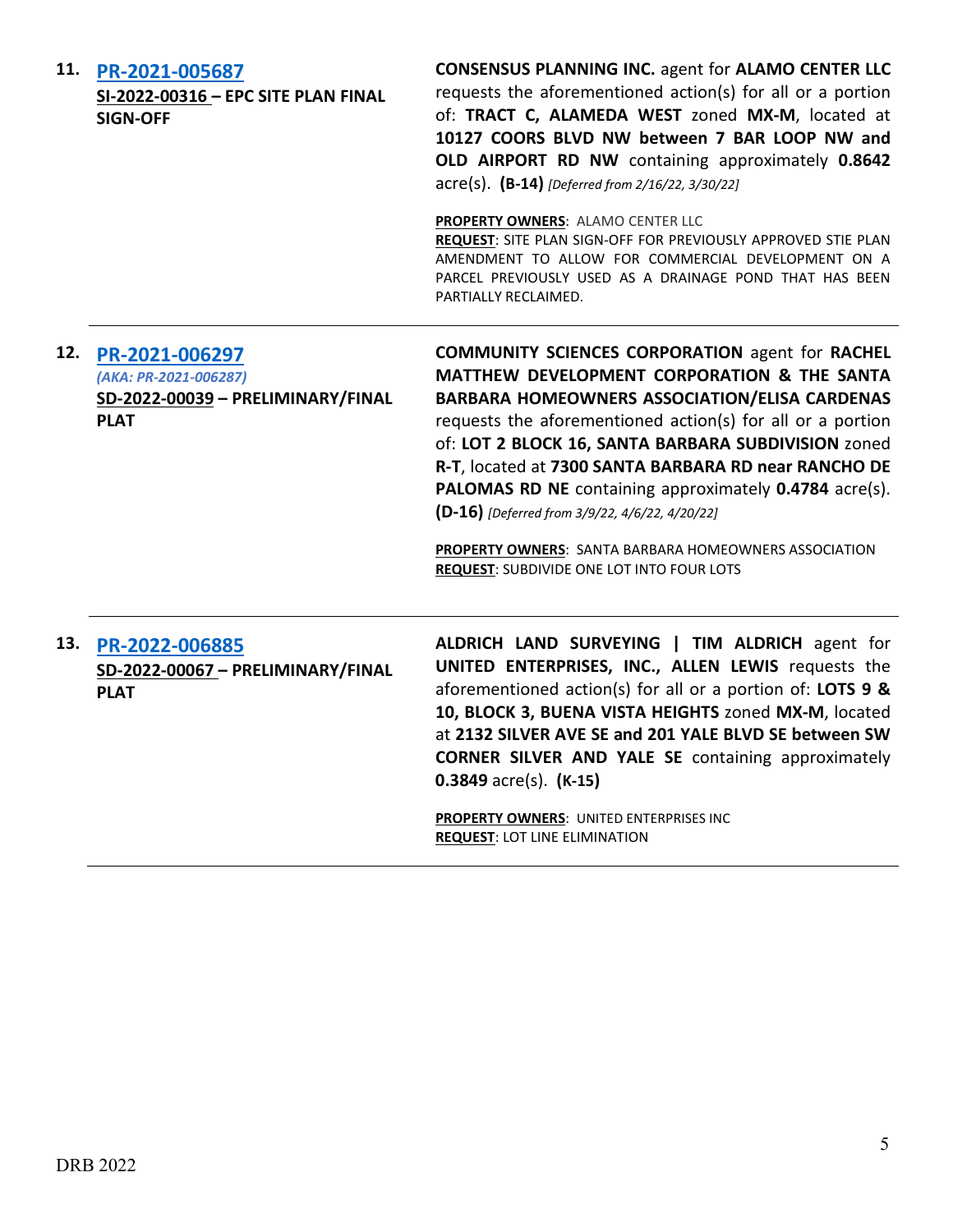|     | 14. PR-2022-006762<br>SD-2022-00043 - PRELIMINARY/FINAL<br><b>PLAT</b> | ALDRICH LAND SURVEYING - TIM ALDRICH agent for<br>STEVEN R. CHAMBERLIN AND SUSAN CHAMBERLIN<br>requests the aforementioned action(s) for all or a portion<br>of: LOT 2, ALVARADO GARDENS zoned R-A, located at 2217<br>MATTHEW AVE NW between HARVEST LANE NW and<br><b>CORIANDA CT NW</b> containing approximately 0.5327<br>acres(s). (G-13) [Deferred from 3/30/22, 4/13/22, 4/20/22]<br><b>PROPERTY OWNERS: CHAMBERLIN STEVEN R &amp; SUSAN</b><br>REQUEST: DIVIDE LOT 24 INTO 2 TRACTS, GRANT PRIVATE ACCESS<br>EASEMENT, PRIVATE SANITARY SEER AND WATER SERVICE EASEMENT<br>AND PUBLIC UTILITY EASEMENT |
|-----|------------------------------------------------------------------------|----------------------------------------------------------------------------------------------------------------------------------------------------------------------------------------------------------------------------------------------------------------------------------------------------------------------------------------------------------------------------------------------------------------------------------------------------------------------------------------------------------------------------------------------------------------------------------------------------------------|
|     |                                                                        | ** AGENT REQUESTS DEFERRAL TO MAY 4 <sup>TH</sup> , 2022.                                                                                                                                                                                                                                                                                                                                                                                                                                                                                                                                                      |
|     | 15. PR-2021-005089<br>SD-2022-00037 - PRELIMINARY/FINAL<br><b>PLAT</b> | <b>SUPREME INVESTMENTS, LLC</b> requests the aforementioned<br>action(s) for all or a portion of: LOT 2, PLAT OF FAITH<br>ADDITION zoned MX-T, located at 4700 EUBANK BLVD NW<br>between OSUNA RD. and LAGRIMA DE ORO RD containing<br>approximately 2.3467 acre(s). (F-21) [Deferred from 3/9/22,<br>3/30/22, 4/13/22, 4/20/22]                                                                                                                                                                                                                                                                               |
|     |                                                                        | <b>PROPERTY OWNERS: LUCERO STEVE &amp; HOPE</b><br><b>REQUEST: SUBDIVIDE EXISTING PARCEL INTO TWO TRACTS</b>                                                                                                                                                                                                                                                                                                                                                                                                                                                                                                   |
|     | <b>SKETCH PLATS</b>                                                    |                                                                                                                                                                                                                                                                                                                                                                                                                                                                                                                                                                                                                |
| 16. | PR-2022-006872<br>PS-2022-00076 - SKETCH PLAT                          | ARCH + PLAN LAND USE CONSULTANTS agent for COPPER<br><b>SPORTS CENTRE LLC</b> requests the aforementioned action(s)<br>for all or a portion of: LOTS 1 THRU 6 & LOTS 41 THRU 56,<br>VALLEY VIEW ADDITION zoned MX-M, located at 5110<br>COPPER AVE NE between MANZANO ST and TRUMAN ST<br>containing approximately 2.2957 acre(s). (K-17)<br>PROPERTY OWNERS: COPPER SPORTS CENTRE LLC<br>REQUEST: LOT CONSOLIDATION FOR 32 EXISTING LOTS INTO ONE NEW<br><b>LOT</b>                                                                                                                                           |
| 17. | PR-2020-004138<br>PS-2022-00078 - SKETCH PLAT                          | <b>HUITT-ZOLLARS,</b><br>INC.<br>for<br>DR<br><b>HORTON</b><br>agent<br>ALBUQUERQUE DIVISION requests the aforementioned<br>action(s) for all or a portion of: TRACT A-1-A-5-C,<br>INNOVATION PARK zoned PC, located on BOBBY FOSTER<br>between<br>SAGAN LOOP and<br><b>NEWHALL</b><br>containing<br>approximately 7.5 acre(s). (R-15)<br><b>PROPERTY OWNERS: RD MDS LLC</b><br>REQUEST: SKETCH PLAT REVIEW AND COMMENT                                                                                                                                                                                        |